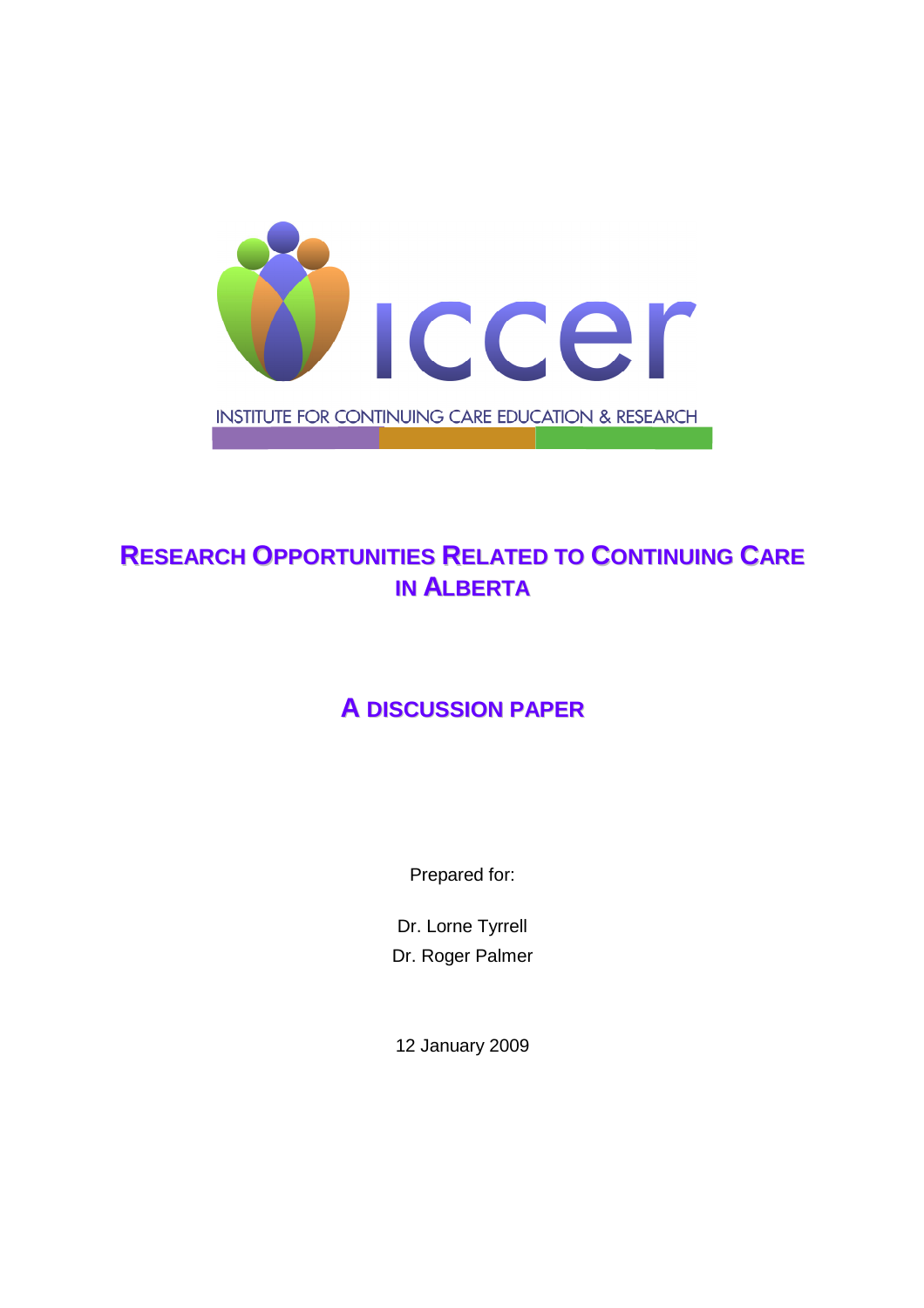

## **Executive Summary**

### **Introduction**

The Institute for Continuing Care Education and Research (ICCER) is a collaborative endeavour between the University of Alberta, NorQuest College, CapitalCare, and Alberta Health Services. ICCER will provide an ideal environment to create synergies, resulting in leading edge research and evidence, and allowing for innovation and the implementation of best practices. Its mission and vision are as follows:

#### **Mission**

ICCER will create a learning community where evidence-based practices, founded on research, are developed and used to enhance the quality of life for those served by the continuing care system residents, family, community, and staff—and to ensure excellence in education for students, our future health care professionals.

#### **Vision**

-

ICCER will be a partnership of practitioners, researchers, educators and learners collaborating to provide the best care and quality of life for those served by the continuing care system.

### **Background**

"Continuing care health services means publicly-funded health care services and personal care services provided through community and home care programs on in long-term care facilities, where it is anticipated that the client shall require health services for a period exceeding three months."<sup>1</sup>

Alberta has approximately 14,500 long term care beds and 17,500 supportive living spaces. An additional 1,225 supportive living spaces are expected by 2011.

Seniors (aged 65+) account for about 92% of the continuing care clients in Alberta. The number of seniors in Alberta is increasing. In addition, the percentage of seniors in the population is increasing. In 2006 there were 350,300 seniors (10% of the population); by 2031 there will 888,100 seniors (21.4% of the population).

A recent inventory of research activities in the Edmonton-area shows that there are currently 52 projects on continuing care completed or underway since 2005.

Although there is research in the continuing care sector, it tends not to be as well funded or as high profile as research in other sectors of the health system, such as in acute care.

### **Current initiatives in continuing care and the importance of research in these areas**

There are a number of initiatives in Alberta and across Canada that will have an impact on Continuing Care. These include: an emphasis on patient safety; Vision 2020: Health Care for Today and the Future; Continuing Care Strategy: Aging in the Right Place; the Alberta Pharmaceutical Strategy, and the Provincial Services Optimization Review: Final Report.

This ICCER document discusses these initiatives and identifies some of the research needed within each initiative. The document categorizes the potential research into the following areas:

<sup>&</sup>lt;sup>1</sup> Continuing Care Health Service Standards, Edmonton, AB. P. 6 in Alberta Health and Wellness (July 2008). Website: www.continuingcare.gov.ab.ca. accessed 24 November 2008.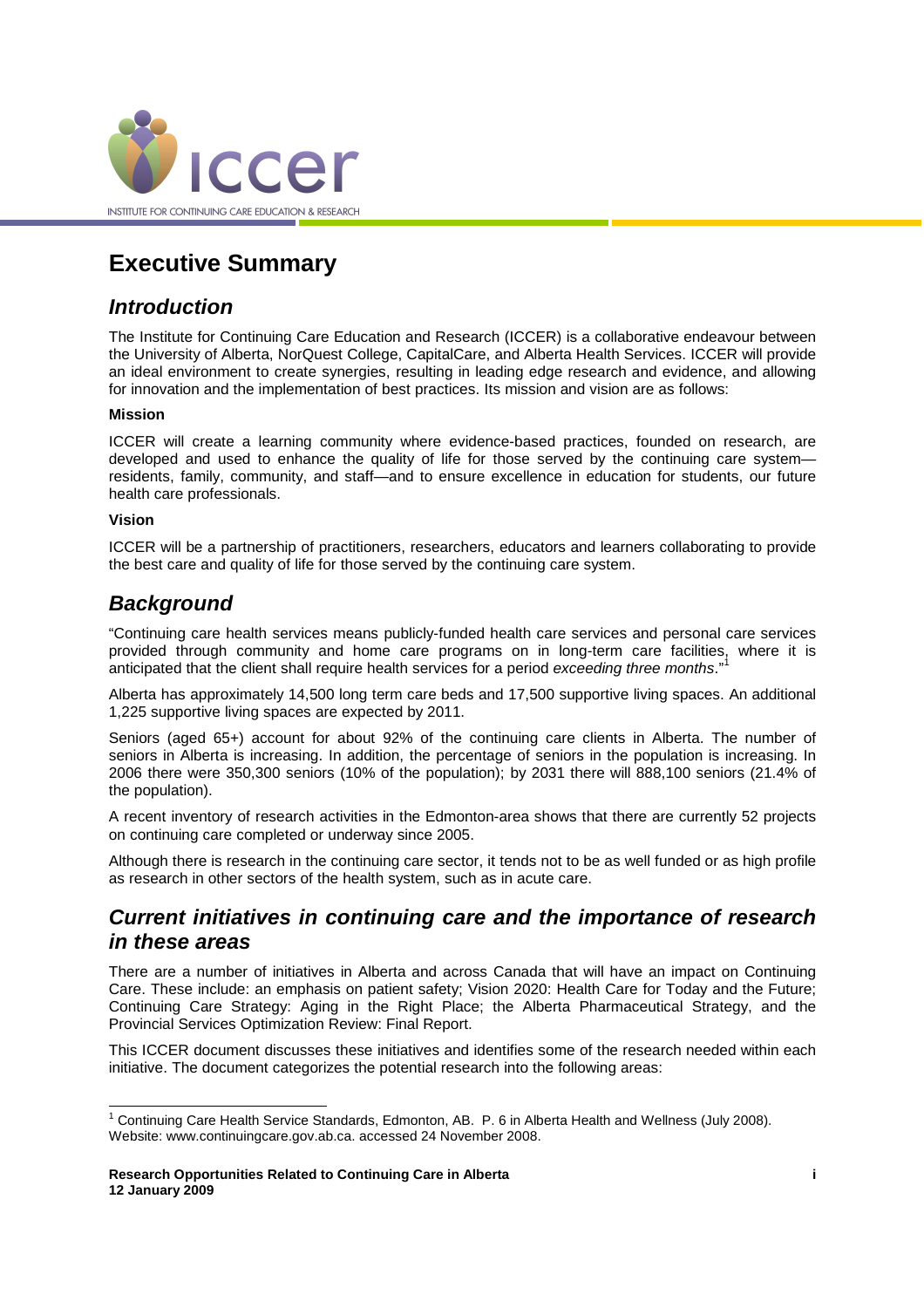**Appropriateness**: including assessment/measurement tools (RAI; others)

**Caregivers**: including informal caregivers/family (education; family-staff relations; family involvement; knowledge about aging and disease)

**Economic impact**: including informal caregivers/family (costs/expenses); moves to LTC (wait lists)

**Education**: including formal caregivers/staff (education)

**Knowledge transfer**: including knowledge transfer/translation/brokering

**Patient outcomes**: including client/resident functioning (dementia/cognition; eating/food intake/swallowing; incontinence' mobility pain; co-morbidities); environment (bedrooms; dining area; homelike); moves to long term care (relocation stress; transitions in care); satisfaction with care;

**Patient safety**: including care practices (feeding; medications; palliative care' restraint use; patient safety; recreation; quality of care); client/resident functioning (falls)

**Technology**: including use of technology to provide or improve patient care (electronic patient records; telehealth)

**Workforce**: including formal caregivers/staff (work organizational context).

The full document outlines the key research questions, as identified by ICCER, under these categories for each of the major initiatives.

### **Conclusions**

The continuing care sector in Alberta is being affected by an aging population and changes within the health system. Traditionally research in continuing care has been an underfunded and under-resourced area. However, continuing care research becomes even more important as the sector prepares for, and implements, the health system changes. The continuing care system is currently in a position to adapt and modify to best meet the needs of Albertans by applying research findings to practice. At the same time, research will become necessary to monitor and report on the efficacy of the impending changes to the health system.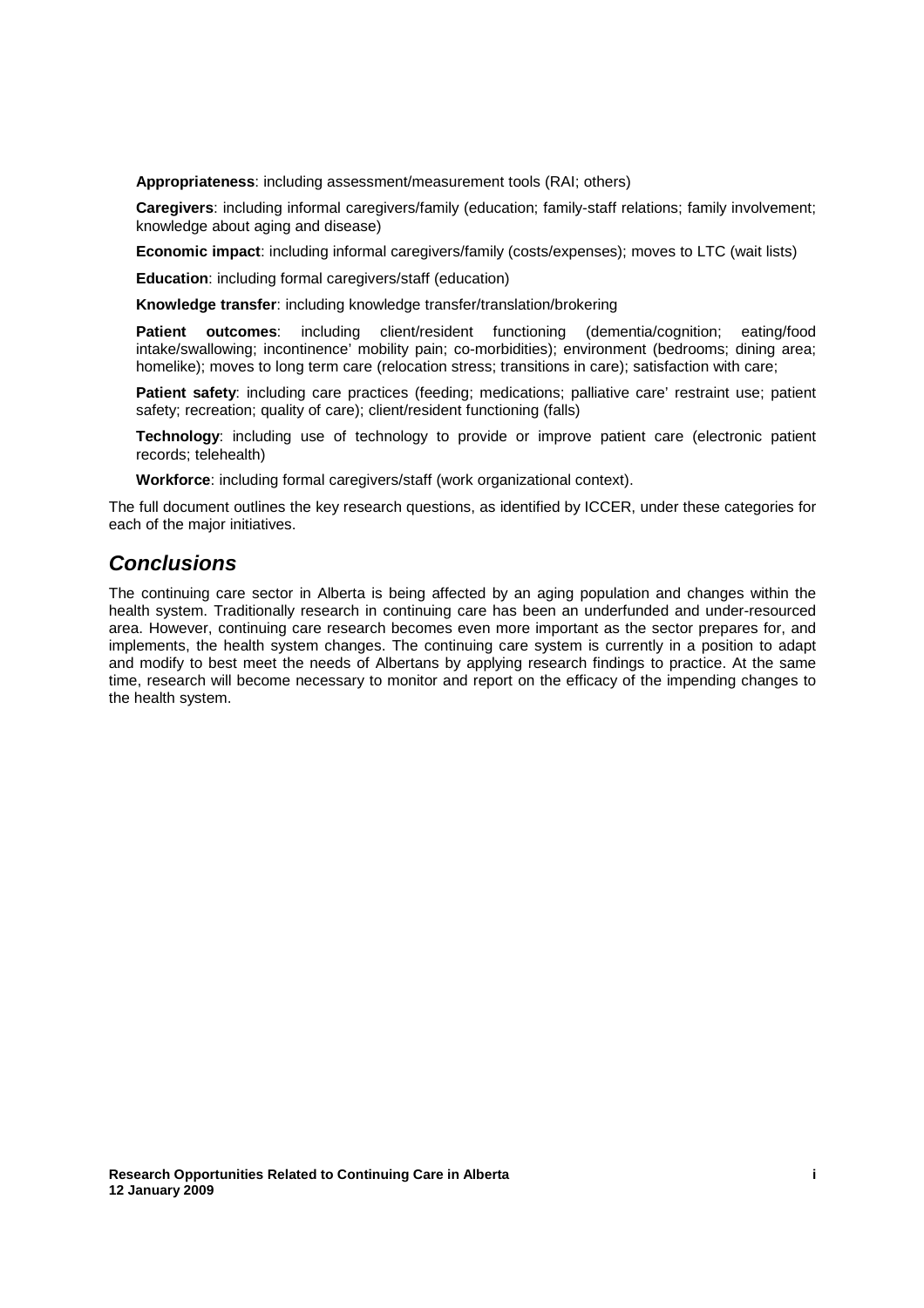

## **Introduction**

The Institute for Continuing Care Education and Research (ICCER) is a collaborative endeavour between the University of Alberta, NorQuest College, CapitalCare, and Alberta Health Services. ICCER will provide an ideal environment to create synergies, resulting in leading edge research and evidence, and allowing for innovation and the implementation of best practices. Its mission and vision are as follows:

#### **Mission**

ICCER will create a learning community where evidence-based practices, founded on research, are developed and used to enhance the quality of life for those served by the continuing care system residents, family, community, and staff—and to ensure excellence in education for students, our future health care professionals.

#### **Vision**

ICCER will be a partnership of practitioners, researchers, educators and learners collaborating to provide the best care and quality of life for those served by the continuing care system.

### **Past and Current Research in the Continuing Care Sector**

There has been, and continues to be, research undertaken in the continuing care sector, although it is not generally as high profile or as well-funded as research in the acute care sector.

Alberta Health Services (AHS) has taken a lead in highlighting the importance of patient safety and quality in continuing care through its annual safety conference. The conference focuses on initiatives and research on client/resident safety, staff safety, medication management, or other advances in improving the culture of safety in home care, community care, geriatric assessment and rehabilitation units and long term care facilities.

CapitalCare is one of Alberta's leaders in terms of supporting and conducting continuing care research in facility living and new models of residential care. CapitalCare is both a provider of care, and an active research agency. CapitalCare has had its own research group, with affiliations to the University of Alberta, since the development of the McConnell Places dementia care units. As a result of this research unit, CapitalCare is positioned to link research findings with clinical practice, and to implement necessary changes.

The University of Alberta, under the auspices of the Alberta Centre on Aging, has encouraged the development of expertise in continuing care and aging research across Alberta, through the Centre's linkages with other academic institutions.

In 2008, ICCER asked the Alberta Centre on Aging to conduct a review and provide an inventory of all research undertaken in the Edmonton area since 2005. The parameters for the inventory are shown below:

Continuing Care: Ongoing care for individuals as they age that is provided in settings such as home living, supportive living, long-term care facilities, day hospitals, and day care. It excludes acute and sub-acute care provided in such settings as physicians' offices, hospitals, and sub-acute units. It also excludes situations where individuals are residing in a housing complex where services, but not care, are provided; this would include assisted living complexes where residents receive services such as meals, due to a preference rather than a health care need. Research includes, but is not exclusive to, service delivery, clients' profiles and outcomes, caregiving, and education in continuing care.

Age: All adults who need care; excludes pediatrics.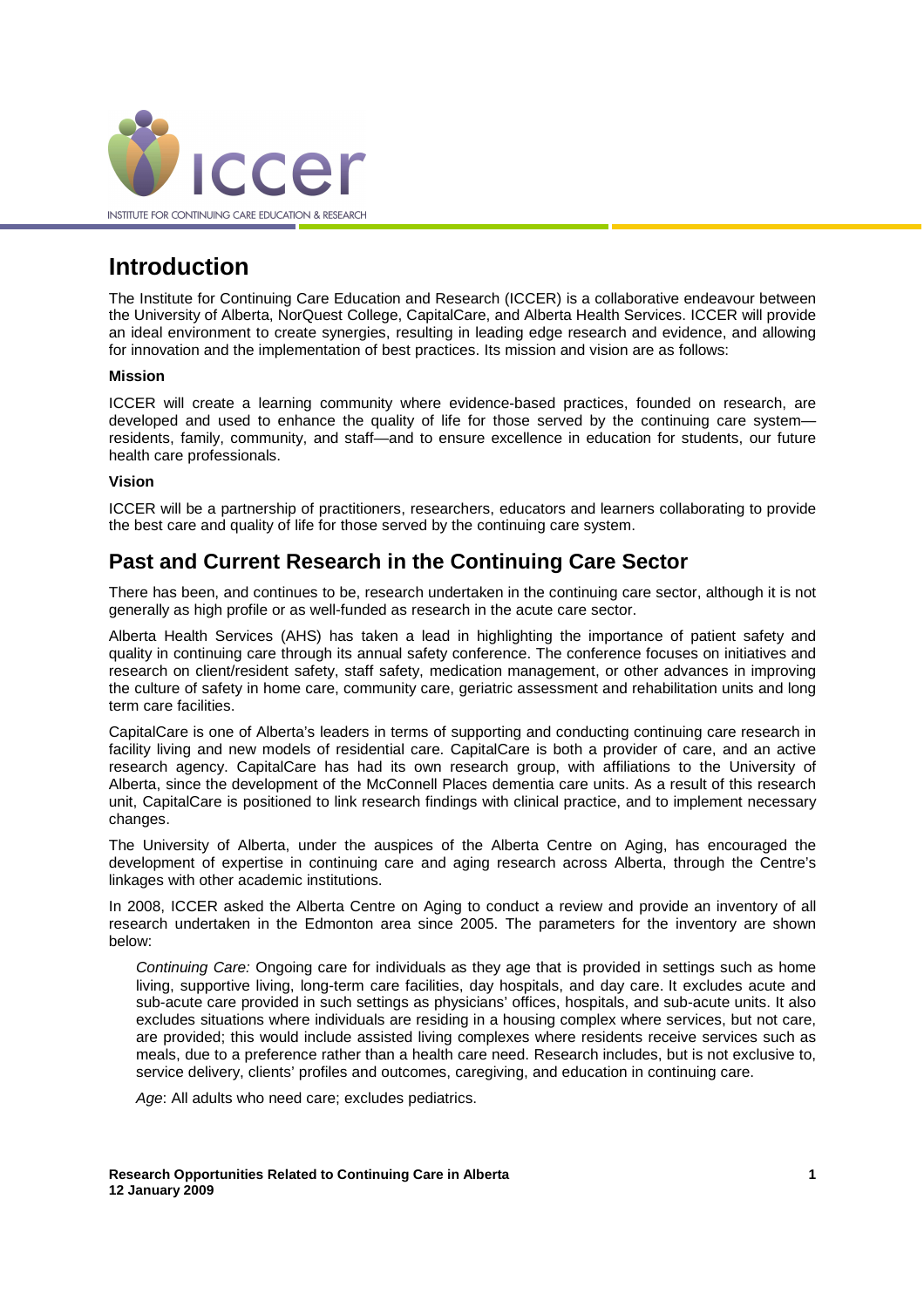Research: Both funded and non-funded projects that have specific questions to be answered and go beyond standard clinical care and required routine data collection. It includes evidence-based, evaluative, and educational research; and MA theses and PhD dissertations. The research may be conducted by individuals with/without an affiliation with the partner organizations. Only projects where data was collected at/on facilities in the Capital region were included.

Time Period: Research conducted from 2005-present or ongoing analyses of data collected since 2000.

Geographical Location: Research conducted in the former Capital Health Region. For ease of discussion, this area is referred to here as the AHS (Edmonton area). Edmonton-only results had to be provided, or have the potential to be provided.

The inventory currently includes 52 projects on continuing care in the Edmonton area, but the list cannot be considered to be completely exhaustive. Problems were highlighted during the compilation of the inventory in how researchers classify their work. Many individuals conducting research within the continuing care sector do not consider their work to be related to continuing care (e.g. they may consider a study on caregivers to be within the caregiver research field, not continuing care).

The full inventory is available upon request.

### **Current Initiatives in Health and Continuing Care**

In December 2008 four important documents have been released that will affect continuing care in Alberta – Vision 2020: Health Care for Today and the Future; Continuing Care Strategy: Aging in the Right Place; the Alberta Pharmaceutical Strategy; and Provincial Services Optimization Review: Final Report.

Across Canada there is an emphasis on patient safety. Alberta Health Services (Edmonton area) and CapitalCare were active participants in working with the Canadian Patient Safety Institute to develop discussion documents on Safety in Long-term Care Settings<sup>2</sup> and Safety in Home Care<sup>3</sup>. Subsequently, the Canadian Patient Safety Institute put out a third document, The Safety Competencies<sup>4</sup>.

The focus of AHS, provider organizations, and care providers for the next decade will be on implementing the recommendations, policies, and goals identified within each report. This provides considerable opportunity for research within the province.

### **The Importance of Research in Relation to New Initiatives**

There are important areas of research needed in all aspects of continuing care as these initiatives are implemented in Alberta. The following matrix highlights some of the areas based on the issues/recommendations from each of the reports mentioned above. There are common themes identified in the reports.

Research in continuing care can be categorized into nine broad areas of inquiry:

**Appropriateness**: including assessment/measurement tools (RAI; others)

**Caregivers**: including informal caregivers/family (education; family-staff relations; family involvement; knowledge about aging and disease)

**Economic impact**: including informal caregivers/family (costs/expenses); moves to LTC (wait lists)

**Education**: including formal caregivers/staff (education)

 2 Wagner L, Rust T. Safety in Long-Term Care Settings: Broadening the Patient Safety Agenda to Include Long-Term Care Services. The Canadian Patient Safety Institute. 2008.<br><sup>3</sup> Lang A, Edwards N. Safety in Home Care: Broadening the Patient Safety Agenda to Include Home Care Services.

The Canadian Patient Safety Institute. 2006.

<sup>&</sup>lt;sup>4</sup> Frank J, Brien S (Eds). The Safety Competencies: Enhancing Patient Safety Across the Health Professions. The Canadian Patient Safety Institute. 2008.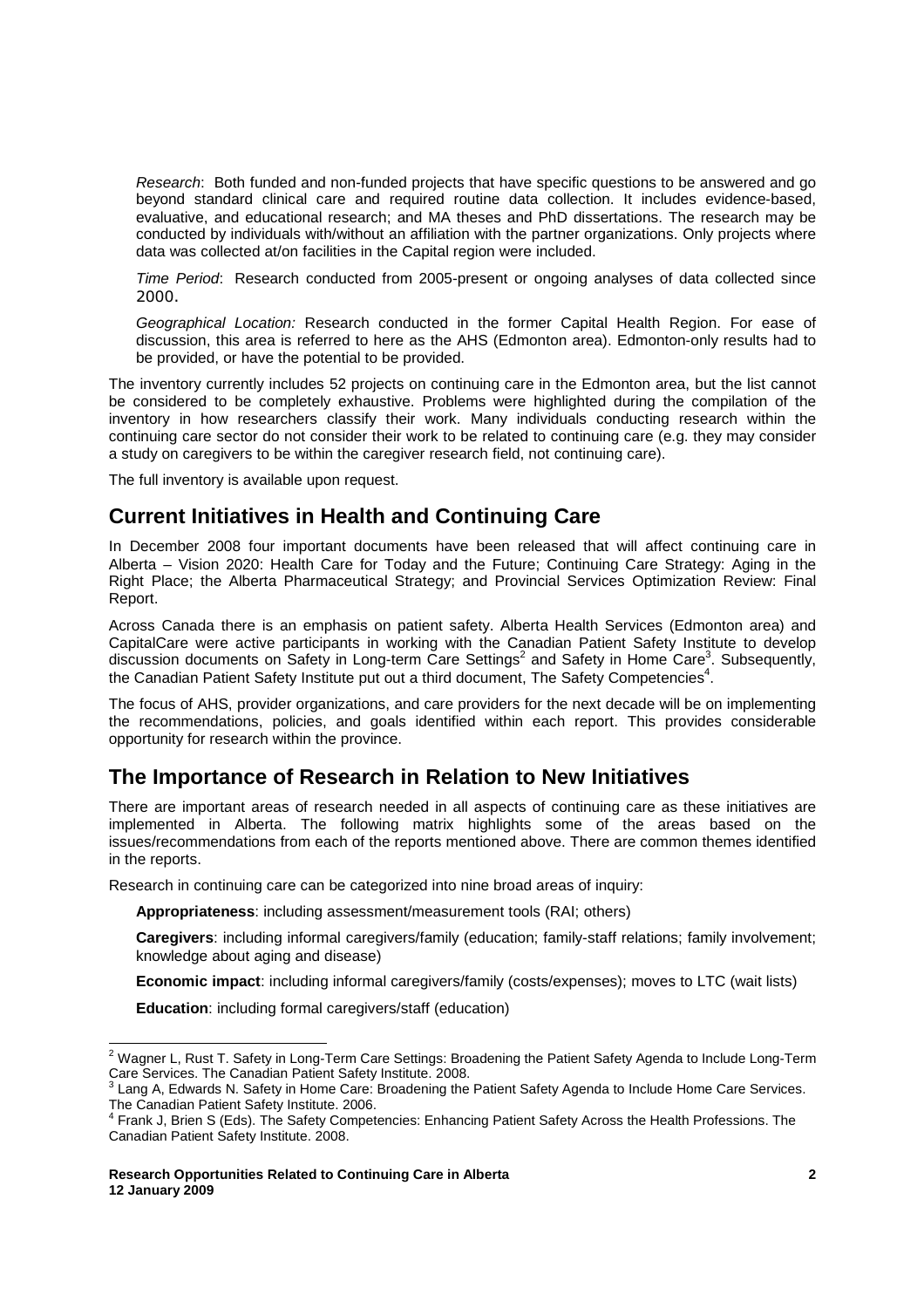**Knowledge transfer**: including knowledge transfer/translation/brokering

**Patient outcomes**: including client/resident functioning (dementia/cognition; eating/food intake/swallowing; incontinence' mobility pain; co-morbidities); environment (bedrooms; dining area; homelike); moves to long term care (relocation stress; transitions in care); satisfaction with care;

Patient safety: including care practices (feeding; medications; palliative care' restraint use; patient safety; recreation; quality of care); client/resident functioning (falls)

**Technology**: including use of technology to provide or improve patient care (electronic patient records; telehealth)

**Workforce**: including formal caregivers/staff (work organizational context).

The following tables show the major recommendations or goals identified within each report, the strategy proposed by each report to meet the goal, and sample research questions that ICCER has developed. The questions listed are the basic research questions for each issue or recommendation, and listed under the nine areas of inquiry shown above. The list is not exhaustive; additional questions may be posed by researchers, funders, and care providers as the implementation of initiatives proceeds.

| <b>Report: Vision 2020</b>                                             |                                                                                                                                                                                                                                                                       |                                                                                                                                                    |  |
|------------------------------------------------------------------------|-----------------------------------------------------------------------------------------------------------------------------------------------------------------------------------------------------------------------------------------------------------------------|----------------------------------------------------------------------------------------------------------------------------------------------------|--|
| Issue/recommend-<br>ation/goal                                         | Strategy to meet the goal                                                                                                                                                                                                                                             | Area of research needed                                                                                                                            |  |
| 1.<br>Providing the right<br>service, in the right<br>place and at the | Enhanced services in short-<br>stay, non-hospital facilities                                                                                                                                                                                                          | <b>Patient outcomes:</b> Differences in outcomes<br>between hospital or long-term care stays and<br>short-term care                                |  |
| right time                                                             |                                                                                                                                                                                                                                                                       | Patient safety: What are the impacts on<br>patient safety?                                                                                         |  |
|                                                                        | Develop incentive and training<br>programs to encourage local                                                                                                                                                                                                         | Education: what is the best way to train and<br>educate the continuing care workforce?                                                             |  |
|                                                                        | recruitment of key health<br>professionals and other staff;                                                                                                                                                                                                           | Workforce: What is the optimal workforce mix<br>to support continuing care, both now and in<br>the future?                                         |  |
|                                                                        |                                                                                                                                                                                                                                                                       | Where are the shortages in the workforce?<br>What are the barriers to recruitment?                                                                 |  |
|                                                                        |                                                                                                                                                                                                                                                                       | How effective are incentive programs in<br>recruiting key health professionals and other<br>staff?                                                 |  |
| Enhancing access<br>2.<br>to high quality<br>services in rural         | Review the range of services<br>at hospitals that are existing,<br>approved and underway, and<br>those in the capital planning<br>areas<br>process to ensure they reflect<br>local requirements and<br>evaluate what services can be<br>delivered more effectively in | Patient outcomes: What are the continuing<br>services needed in rural areas in order to<br>provide optimal care to those who need it?              |  |
|                                                                        |                                                                                                                                                                                                                                                                       | Differences in outcomes between hospital or<br>long-term care stays and short-term care,<br>outpatient care, or other clinic-type<br>arrangements. |  |
|                                                                        | either short-stay care,<br>outpatient care or other clinic-<br>type arrangements                                                                                                                                                                                      | Patient safety: Is there a change in patient<br>safety in rural areas?                                                                             |  |
|                                                                        | Promote use of telehealth (e.g.<br>remote monitoring, specialist<br>consultation, etc.) for                                                                                                                                                                           | Patient outcome: Evaluation of the efficacy,<br>efficiency and quality of outcomes from the<br>point of view of patients, and patient              |  |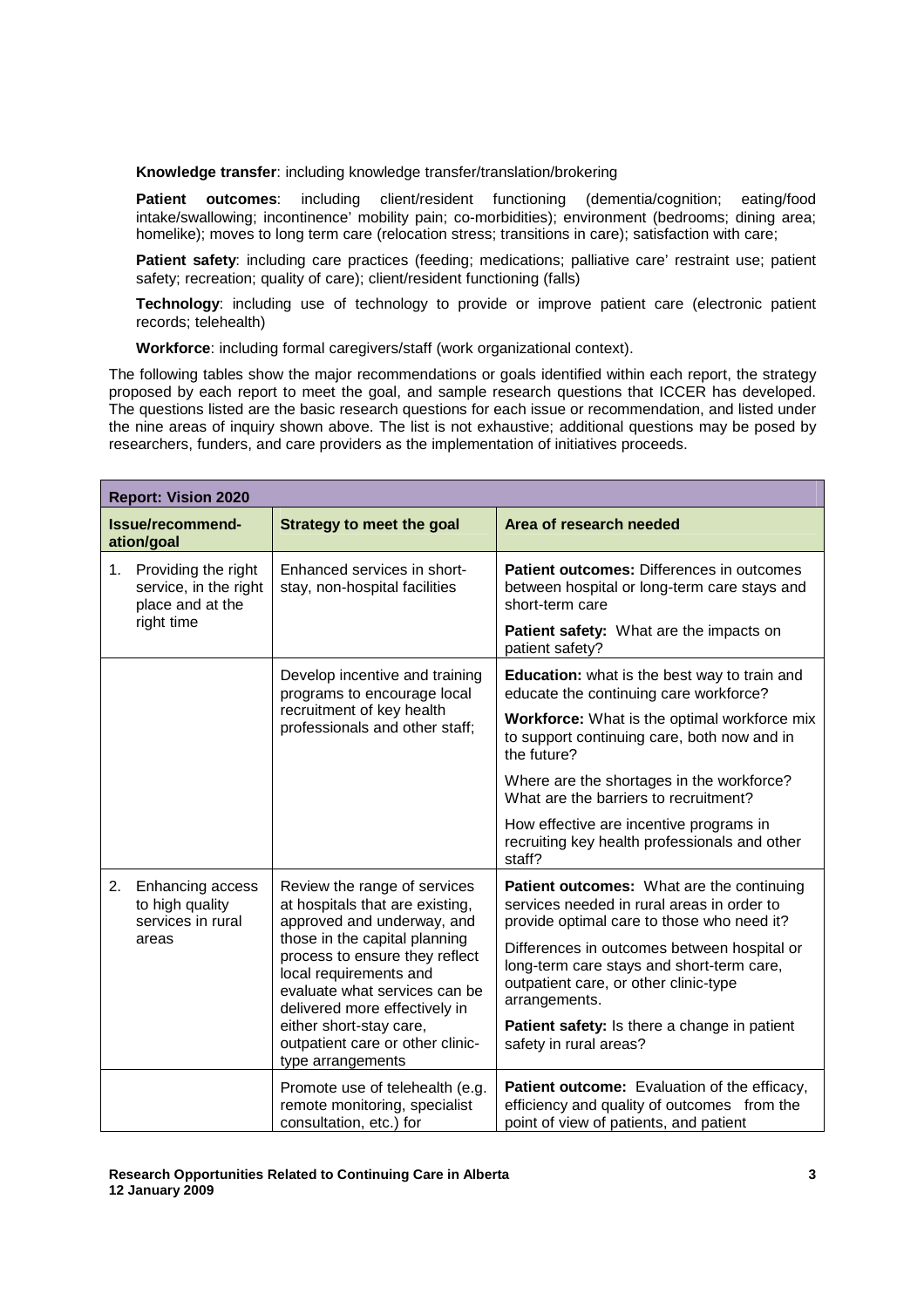| <b>Report: Vision 2020</b>                                 |                                                                                                                                                                         |                                                                                                                                                                                  |  |
|------------------------------------------------------------|-------------------------------------------------------------------------------------------------------------------------------------------------------------------------|----------------------------------------------------------------------------------------------------------------------------------------------------------------------------------|--|
| Issue/recommend-<br>ation/goal                             | <b>Strategy to meet the goal</b>                                                                                                                                        | Area of research needed                                                                                                                                                          |  |
|                                                            | preventative care, treatment                                                                                                                                            | satisfaction with services                                                                                                                                                       |  |
|                                                            | purposes, and increased<br>access in local communities                                                                                                                  | Workforce: What effect could technology<br>have on the number and mix of health<br>professionals and other staff within the<br>continuing care sector?                           |  |
|                                                            |                                                                                                                                                                         | Technology: What continuing care services<br>are best provided by telehealth?                                                                                                    |  |
|                                                            |                                                                                                                                                                         | Does the continuing care population accept<br>services provided in this mode?                                                                                                    |  |
| Matching<br>3.<br>workforce supply<br>to demand for        | Introduce targeted near-term<br>and long-term recruitment and<br>retention strategies to attract                                                                        | <b>Workforce:</b> What are the barriers to attracting<br>qualified workforce into the Continuing Care<br>sector?                                                                 |  |
| services.                                                  | and retain staff, with a special<br>focus on health-care aides and<br>nurses                                                                                            | Are there sufficient workers to provide optimal<br>care?                                                                                                                         |  |
|                                                            |                                                                                                                                                                         | Home care vs supportive living vs long-term<br>care centres - what workforce is needed?                                                                                          |  |
|                                                            | Address barriers that currently<br>limit health-care providers from<br>working to the full extent of<br>their education, skill and                                      | Workforce: Clinical practice studies to identify<br>work place distribution and relevance to<br>training, experience and skills of practitioners<br>and the impact on resources. |  |
|                                                            | experience                                                                                                                                                              | Roles and responsibilities within the<br>workplace - are providers practicing to the<br>limits of their scope?                                                                   |  |
|                                                            | Support health-care providers<br>by implementing revised<br>processes and tools such as<br>automation that will help them<br>do the job they have been<br>trained to do | Technology: Are these the right tools? If not<br>what are the right ones?                                                                                                        |  |
|                                                            | Promote team-based care by<br>continuing to focus on the<br>development of models                                                                                       | Workforce: Model evaluation based on<br>quality of clinical outcomes and healthcare<br>worker and patient satisfaction studies                                                   |  |
| Improving co-<br>4.<br>ordination of care                  | Address unique service gaps<br>for mental health, addictions                                                                                                            | Patient outcomes: Outcome studies coupled<br>with patient satisfaction studies.                                                                                                  |  |
| and delivery of<br>care                                    | and seniors' care                                                                                                                                                       | Identification of best practices.                                                                                                                                                |  |
|                                                            | Develop and implement a<br>patient navigator model to<br>support Albertans in accessing<br>and navigating a co-ordinated<br>and seamless health system                  | <b>Patient outcomes:</b> Evaluation of models in<br>terms of patient satisfaction and efficiency of<br>patient navigation models as measured by<br>quality of outcomes           |  |
| Building a strong<br>5.<br>foundation for<br>public health | Focus on initiatives that<br>support government and<br>communities in encouraging<br>healthy behaviours through the                                                     | Patient Safety: Do the changes in care<br>practices enhance patient safety?                                                                                                      |  |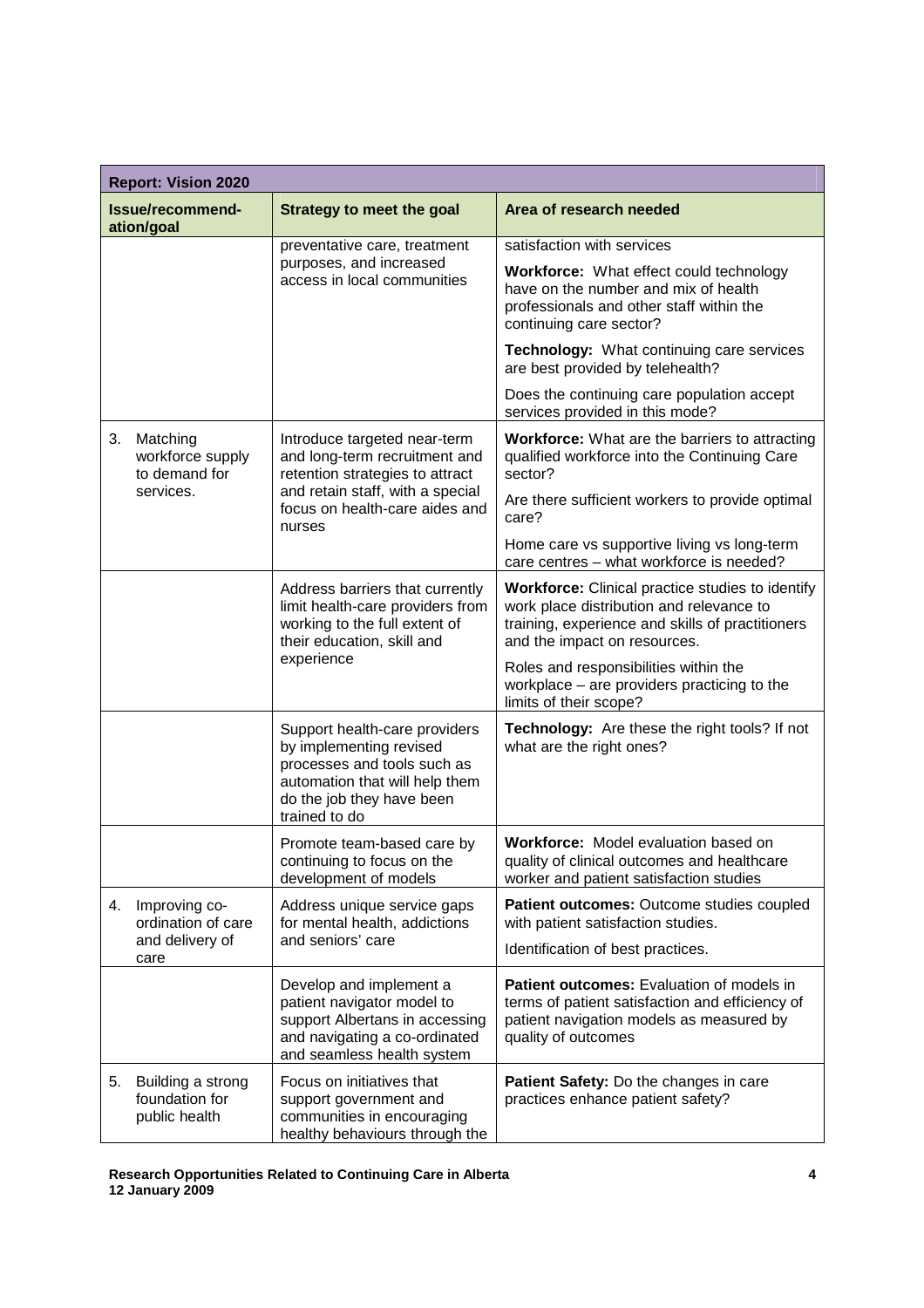| <b>Report: Vision 2020</b>     |                                                                           |                         |
|--------------------------------|---------------------------------------------------------------------------|-------------------------|
| Issue/recommend-<br>ation/goal | Strategy to meet the goal                                                 | Area of research needed |
|                                | development of supportive and<br>safe physical and social<br>environments |                         |

| <b>Continuing Care Strategy</b>                                                  |                                                                                                                     |                                                                                                                                                                 |  |
|----------------------------------------------------------------------------------|---------------------------------------------------------------------------------------------------------------------|-----------------------------------------------------------------------------------------------------------------------------------------------------------------|--|
| Issue/recommendati<br>on/goal                                                    | Strategy to meet the goal                                                                                           | Area of research needed                                                                                                                                         |  |
| 1. Investing in<br>Community<br>Supports                                         | Investment in home care<br>funding - Enhance and expand<br>home support services,                                   | <b>Caregivers:</b> What is the impact on caregivers<br>as a result of changes in community<br>supports?                                                         |  |
|                                                                                  | increase daily care hours and<br>expand self-managed care<br>program.                                               | Patient outcomes: Studies of efficacy,<br>efficiency and quality of outcomes for home<br>care                                                                   |  |
|                                                                                  |                                                                                                                     | Patient safety: Do the changes in community<br>supports enhance patient safety?                                                                                 |  |
|                                                                                  |                                                                                                                     | <b>Workforce:</b> What is the appropriate mix and<br>number of health professionals to provide<br>these services?                                               |  |
|                                                                                  |                                                                                                                     | Are the current education programs teaching<br>the right skills for working in the community?                                                                   |  |
|                                                                                  | Health system navigation -<br><b>Assist Albertans with</b><br>accessing the appropriate<br>health and personal care | Patient outcomes: Evaluation of models in<br>terms of patient satisfaction and efficiency of<br>patient navigation models as measured by<br>quality of outcomes |  |
|                                                                                  | programs and provide<br>guidance on accommodations                                                                  | Patient safety: What is the impact on patient<br>safety?                                                                                                        |  |
| Transitions back to the<br>community - Assess residents                          | Appropriateness: Monitoring of the validity of<br>patient assessment tools.                                         |                                                                                                                                                                 |  |
|                                                                                  | of long-term care facilities and<br>acute care hospitals beds for<br>community placement                            | <b>Economic impacts:</b> The effect on waiting<br>lists for long-term care beds.                                                                                |  |
|                                                                                  | opportunities                                                                                                       | Patient outcomes: What is the impact on<br>patient outcomes?                                                                                                    |  |
|                                                                                  |                                                                                                                     | Patient safety: What is the impact on patient<br>safety?                                                                                                        |  |
|                                                                                  | Emergency department<br>support - Provide response                                                                  | Economic impacts: The effect on waiting<br>lists for long-term care beds.                                                                                       |  |
| team that will support<br>emergency room patients in<br>finding more appropriate | <b>Patient outcomes:</b> What is the impact on<br>patient outcomes?                                                 |                                                                                                                                                                 |  |
|                                                                                  | community-living options                                                                                            | Patient safety: What is the impact on patient<br>safety?                                                                                                        |  |
|                                                                                  | Caregiver support and<br>enhanced respite                                                                           | <b>Caregiver:</b> What is the impact on caregivers<br>in the short- and long-term?                                                                              |  |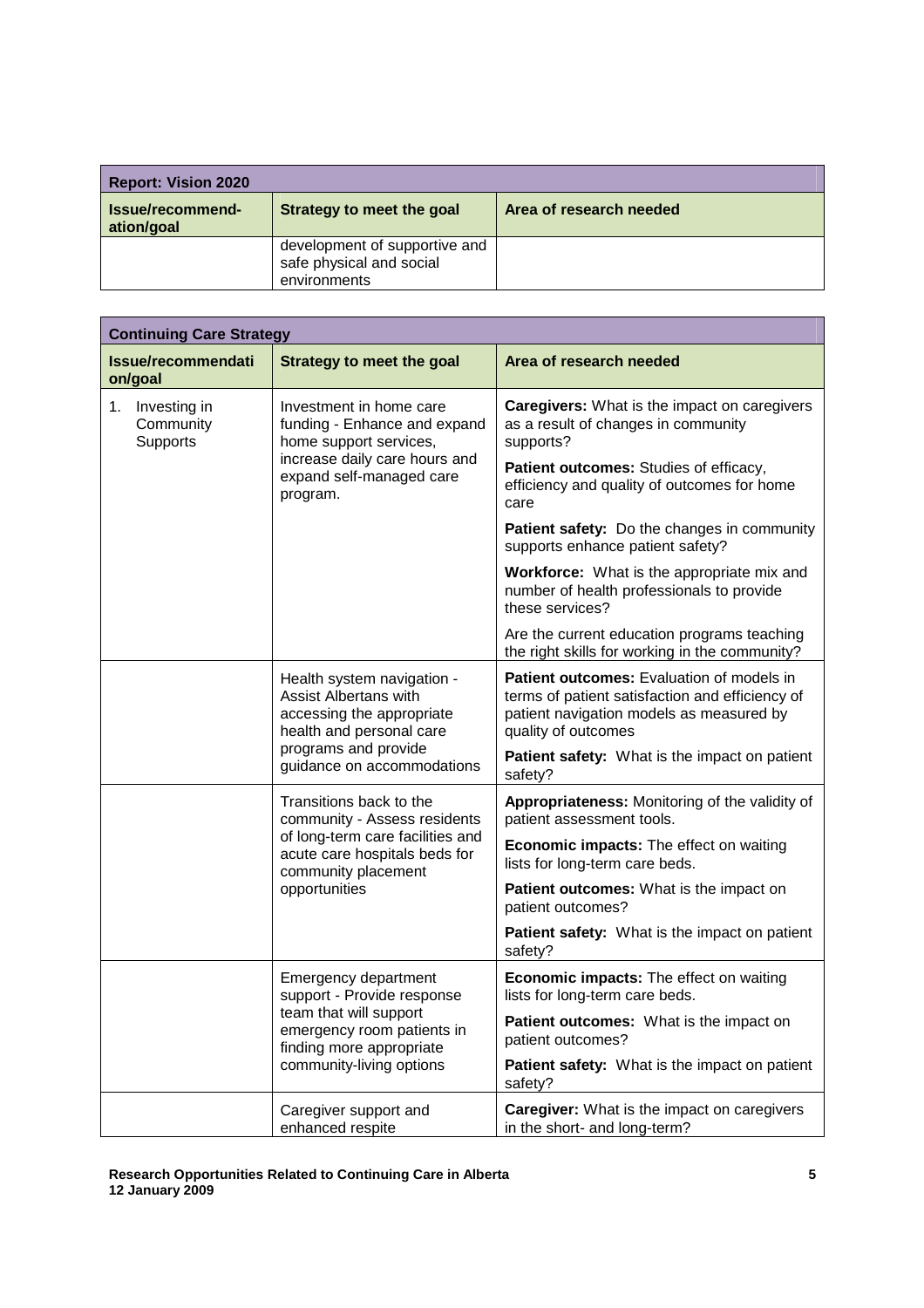|    | <b>Continuing Care Strategy</b>                                                                      |                                                                                       |                                                                                                                                 |  |
|----|------------------------------------------------------------------------------------------------------|---------------------------------------------------------------------------------------|---------------------------------------------------------------------------------------------------------------------------------|--|
|    | <b>Issue/recommendati</b><br>on/goal                                                                 | <b>Strategy to meet the goal</b>                                                      | Area of research needed                                                                                                         |  |
|    |                                                                                                      | Community initiatives - Provide<br>support to communities that                        | Patient outcomes: What is the impact on<br>patient outcomes?                                                                    |  |
|    |                                                                                                      | will assist seniors and persons<br>with disabilities to age in<br>community settings  | Evaluation of strategies to deal with the needs<br>of the aging population with disabilities.                                   |  |
|    |                                                                                                      |                                                                                       | Patient safety: What is the impact on patient<br>safety?                                                                        |  |
|    |                                                                                                      | Dedicated health technology<br>funding - Introduce technology                         | Patient safety: Are patients safer than before<br>the introduction of the technology?                                           |  |
|    |                                                                                                      | for health and safety<br>monitoring                                                   | Technology: What is the appropriate<br>technology and levels of technology in the<br>continuing care sector?                    |  |
| 2. | Sliding<br>infrastructure that                                                                       | Replace 7,000 long-term care<br>beds by 2015                                          | Appropriateness: Evaluation of the impact of<br>design on resident care.                                                        |  |
|    | meets 'aging in the<br>right place' vision                                                           |                                                                                       | Economic impacts: What is the economic<br>impact of replacing the beds?                                                         |  |
|    |                                                                                                      |                                                                                       | By replacing, not adding, is there an economic<br>effect to clients in supportive living and other<br>alternative type housing? |  |
|    |                                                                                                      |                                                                                       | What are the impacts from the shift to<br>supportive living and home care and away<br>from long-term care?                      |  |
|    | Improve investment model for<br>the operation and<br>development of new long-term<br>care facilities | Appropriateness: Monitoring of the validity<br>of patient assessment tools.           |                                                                                                                                 |  |
|    |                                                                                                      |                                                                                       | Are the new facilities being built with capacity<br>to provide the right level of care?                                         |  |
|    |                                                                                                      |                                                                                       | <b>Economic impact:</b> What is the impact of new<br>investment models on operators?                                            |  |
|    |                                                                                                      |                                                                                       | Patient safety: Are patients receiving the<br>appropriate level of care in order to maintain<br>their safety?                   |  |
|    |                                                                                                      | Support the development of<br>1,225 additional affordable<br>supportive living spaces | Appropriateness: Are care needs able to be<br>met through these models?                                                         |  |
| 3. | Changing the way<br>long-term care<br>accommodations<br>are paid                                     | Increase incentives to<br>encourage non-profit and<br>private investment              | Appropriateness: Are there sufficient<br>resources for these incentives?                                                        |  |
|    |                                                                                                      |                                                                                       | <b>Economic impact:</b> What is the economic<br>impact to patients, family, and care provider<br>organizations?                 |  |
|    |                                                                                                      |                                                                                       | Patient safety: What are the impacts on<br>patient safety?                                                                      |  |
|    |                                                                                                      | Allow for enhanced service<br>options                                                 | Appropriateness: Are continuing care<br>patients receiving the appropriate services at                                          |  |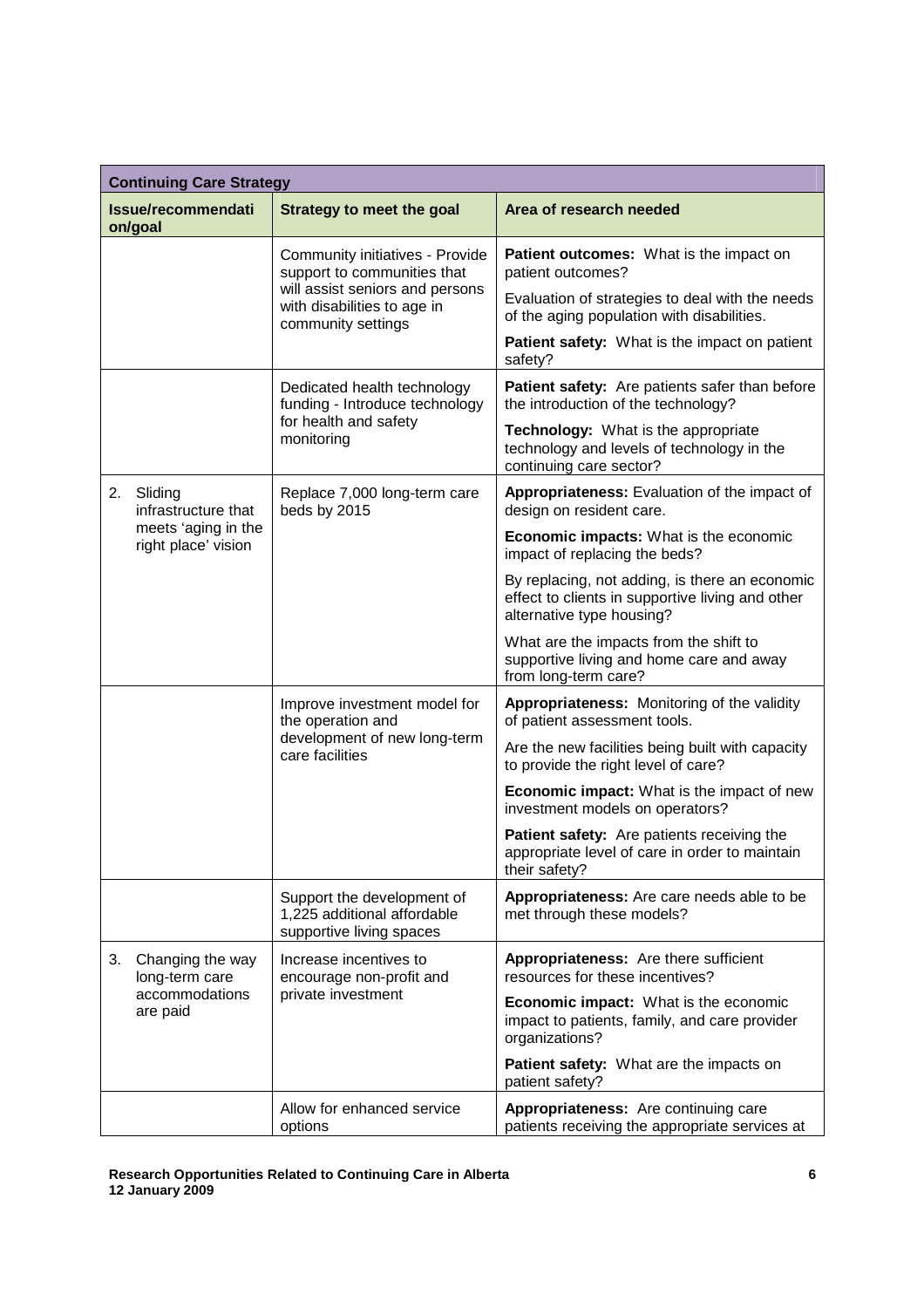|    | <b>Continuing Care Strategy</b>                                                                                                                                                                                                             |                                                                                   |                                                                                                                                                                           |  |
|----|---------------------------------------------------------------------------------------------------------------------------------------------------------------------------------------------------------------------------------------------|-----------------------------------------------------------------------------------|---------------------------------------------------------------------------------------------------------------------------------------------------------------------------|--|
|    | Issue/recommendati<br>on/goal                                                                                                                                                                                                               | <b>Strategy to meet the goal</b>                                                  | Area of research needed                                                                                                                                                   |  |
|    |                                                                                                                                                                                                                                             |                                                                                   | the right time?                                                                                                                                                           |  |
|    |                                                                                                                                                                                                                                             |                                                                                   | Patient safety: What are the impacts on<br>patient safety?                                                                                                                |  |
|    |                                                                                                                                                                                                                                             | Continue government support<br>for those in need                                  | <b>Economic impact:</b> What is the economic<br>impact to patients, family, and care provider<br>organizations?                                                           |  |
|    |                                                                                                                                                                                                                                             |                                                                                   | Patient outcomes: What is the impact on<br>patient quality of life?                                                                                                       |  |
|    | 4. Funding<br>individuals based                                                                                                                                                                                                             | Develop new funding model<br>that will allow Albertans the                        | Appropriateness: Do the new funding<br>models meet patient and family needs?                                                                                              |  |
|    | on needs and/or<br>fund operators                                                                                                                                                                                                           | opportunity to direct health and<br>personal care services where<br>they wish     | Economic impact: Evaluation of current<br>funding model for deficiencies and then<br>development of an alternative, if necessary,<br>that is better in some undefined way |  |
| 5. | Providing<br>Provide equitable<br>pharmaceutical coverage for<br>equitable<br>seniors and persons with<br>pharmaceutical<br>disabilities based on their<br>coverage<br>needs - as outlined in the<br>pharmaceutical strategy for<br>Alberta |                                                                                   | <b>Economic impact:</b> What are the impacts on<br>the patients, the caregivers, and the health<br>system?                                                                |  |
|    |                                                                                                                                                                                                                                             | Patient outcomes: What impact do the<br>changes have on continuing care patients? |                                                                                                                                                                           |  |

| <b>Alberta Pharmaceutical Strategy</b>  |                                                                                          |                                                                                                            |  |
|-----------------------------------------|------------------------------------------------------------------------------------------|------------------------------------------------------------------------------------------------------------|--|
| Issue/recommend-<br>ation/goal          | Strategy to meet the goal                                                                | Area of research needed                                                                                    |  |
| Improve drug<br>coverage for<br>seniors | Drug coverage for seniors will<br>be redesigned, increasing<br>support to those in need. | <b>Economic impact:</b> What are the impacts on<br>the patients, the caregivers, and the health<br>system? |  |
|                                         |                                                                                          | Patient outcomes: What impact do the<br>changes have on continuing care patients?                          |  |

|    | <b>Provincial Services Optimization Review: Final Report</b>      |                                                                           |                                                                                                  |  |
|----|-------------------------------------------------------------------|---------------------------------------------------------------------------|--------------------------------------------------------------------------------------------------|--|
|    | Issue/recommend-<br>ation/goal                                    | Strategy to meet the goal                                                 | Area of research needed                                                                          |  |
| 1. | Matching intensity<br>of services to<br>patient need              | Shift selected services from<br>LTC to supportive living and<br>home care | Patient safety: What are the impacts on<br>patient safety?                                       |  |
| 2. | Enhancing access<br>to high-quality<br>services in rural<br>areas | Increase number and<br>provincial management of tele-<br>health programs  | Patient outcomes: What impact does the use<br>of technology have on continuing care<br>patients? |  |
|    |                                                                   |                                                                           | <b>Technology:</b> What continuing care services                                                 |  |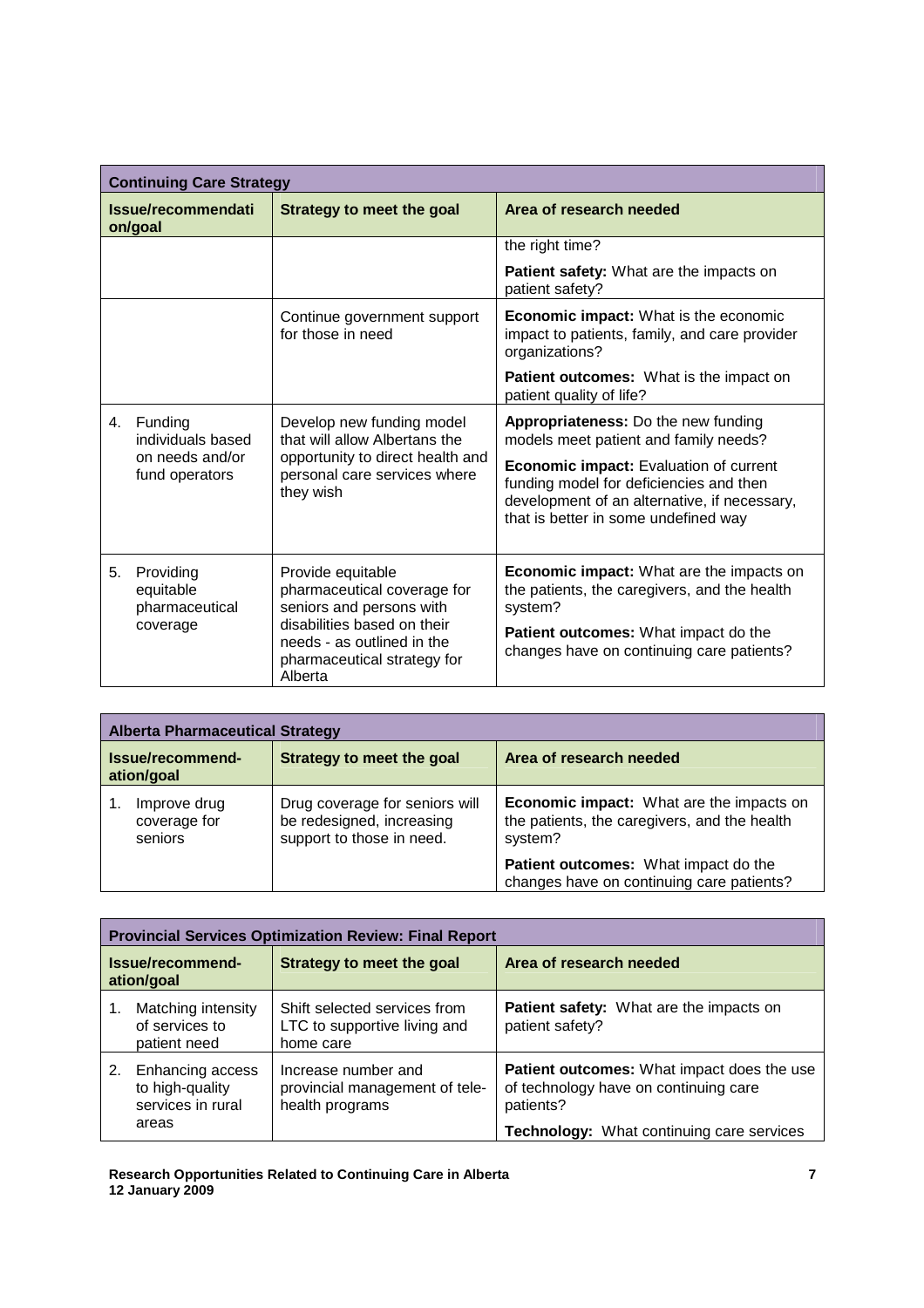| <b>Provincial Services Optimization Review: Final Report</b> |                                                                       |                                                                                                                                                                                                       |  |
|--------------------------------------------------------------|-----------------------------------------------------------------------|-------------------------------------------------------------------------------------------------------------------------------------------------------------------------------------------------------|--|
| Issue/recommend-<br>ation/goal                               | <b>Strategy to meet the goal</b>                                      | Area of research needed                                                                                                                                                                               |  |
|                                                              |                                                                       | are best provided by telehealth?                                                                                                                                                                      |  |
|                                                              |                                                                       | Does the continuing care population accept<br>services provided in this mode?                                                                                                                         |  |
|                                                              |                                                                       | Workforce: What effect could technology<br>have on the number and mix of health<br>professionals and other staff within the<br>continuing care sector?                                                |  |
| Enhancing the<br>3.<br>capacity and                          | Enrich provincial recruitment<br>and retention strategy               | Education: what is the best way to train and<br>educate the continuing care workforce?                                                                                                                |  |
| effectiveness of<br>Alberta's<br>workforce                   |                                                                       | <b>Workforce:</b> What is the optimal workforce mix<br>to support continuing care, both now and in<br>the future?                                                                                     |  |
|                                                              |                                                                       | Where are the shortages in the workforce?<br>What are the barriers to recruitment?                                                                                                                    |  |
|                                                              |                                                                       | How effective are incentive programs in<br>recruiting key health professionals and other<br>staff?                                                                                                    |  |
|                                                              | Deepen initiatives and<br>incentives to increase<br>productivity      | Economic impact: What is the economic<br>impact on the provider organizations?                                                                                                                        |  |
|                                                              |                                                                       | Patient outcomes: How are patient outcomes<br>affected by the productivity initiatives?                                                                                                               |  |
|                                                              |                                                                       | <b>Workforce:</b> What impact have the initiatives<br>and incentives had on the workforce in terms<br>of retention and recruitment? In terms of<br>productivity?                                      |  |
|                                                              | Increase workforce efficiency<br>by better matching work to<br>skills | <b>Workforce:</b> Clinical practice studies to identify<br>work place distribution and relevance to<br>training, experience and skills of practitioners<br>and the impact on resources.               |  |
|                                                              |                                                                       | Roles and responsibilities within the<br>workplace - are providers practicing to the<br>limits of their scope?                                                                                        |  |
|                                                              |                                                                       | Are the right providers providing the right care<br>in the right location?                                                                                                                            |  |
|                                                              | Build on incentives for<br>providers to work in rural areas           | Patient outcomes: What are the continuing<br>services needed in rural areas in order to<br>provide optimal care to those who need it?<br>And what providers are necessary to provide<br>the services? |  |
|                                                              |                                                                       | Patient safety: Is there a change in patient<br>safety in rural areas?                                                                                                                                |  |
|                                                              |                                                                       | Workforce: Have the incentives had an<br>impact on the continuing care workforce in<br>rural areas?                                                                                                   |  |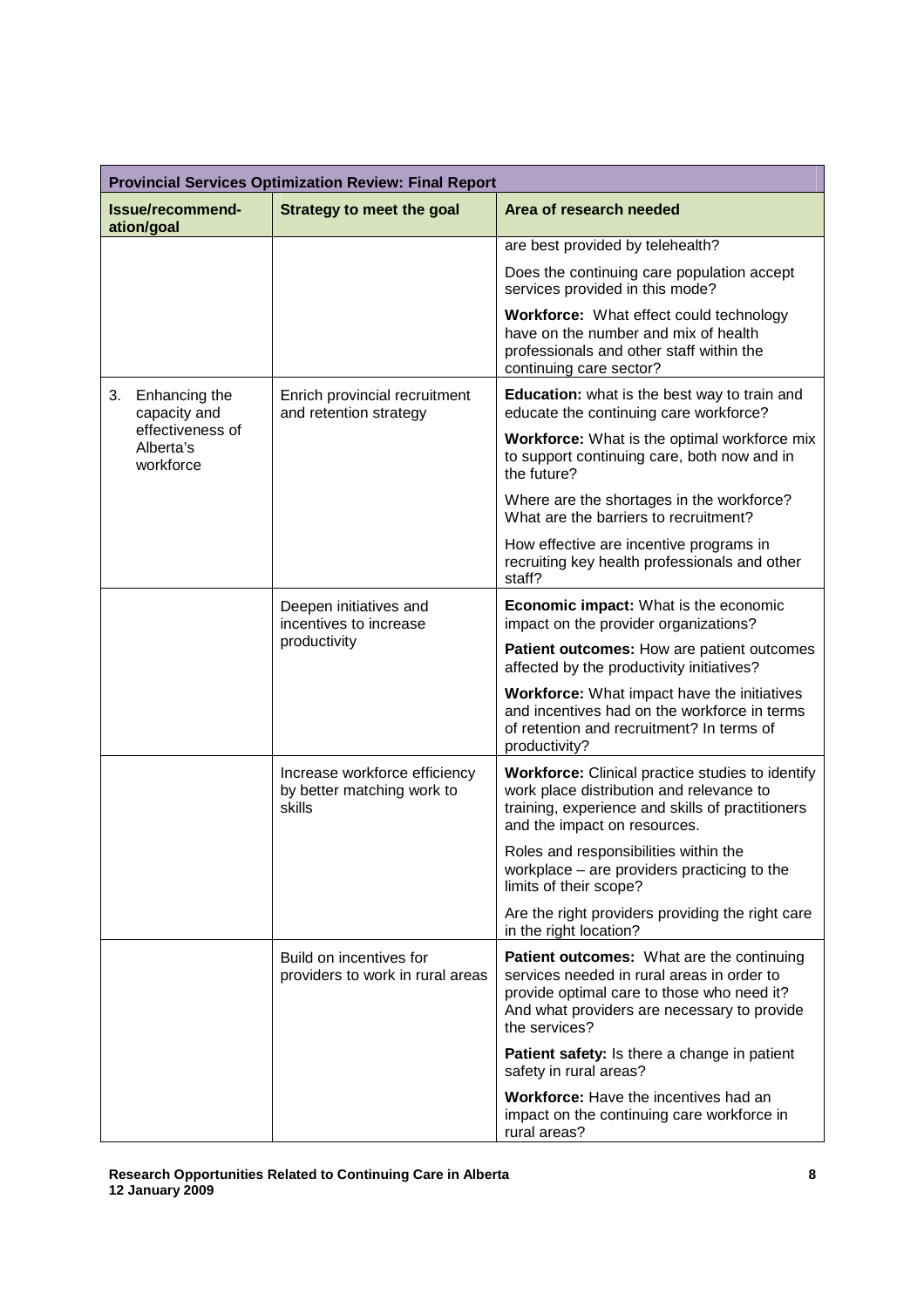| <b>Provincial Services Optimization Review: Final Report</b> |                                                                          |                                                                                                                                                                     |  |
|--------------------------------------------------------------|--------------------------------------------------------------------------|---------------------------------------------------------------------------------------------------------------------------------------------------------------------|--|
| Issue/recommend-<br>ation/goal                               | <b>Strategy to meet the goal</b>                                         | Area of research needed                                                                                                                                             |  |
| Improving the<br>4.<br>coordination of<br>care               | Create and strengthen<br>linkages between current silos<br>in the system | Knowledge transfer: what are valuable<br>knowledge transfer strategies in relation to<br>initiatives such as, multi-discipline teams or<br>co-location of services? |  |
|                                                              |                                                                          | <b>Patient outcomes:</b> What is the impact on<br>patient satisfaction and quality of care?                                                                         |  |
|                                                              |                                                                          | Patient safety: Does enhanced coordination<br>of care improve patient safety?                                                                                       |  |
|                                                              | Increase operational efficiency<br>of the system                         | Patient safety: What is the impact of a lean<br>operational system on patient safety?                                                                               |  |
|                                                              |                                                                          | Technology: What is the impact of enhanced<br>IT systems on care providers? On continuing<br>care patients?                                                         |  |
|                                                              | Integrate IT systems to enable<br>better transparency and                | <b>Patient safety:</b> What is the impact of<br>technology on patient safety?                                                                                       |  |
|                                                              | sharing of information                                                   | Technology: What is the impact of enhanced<br>IT systems on care providers? On continuing<br>care patients?                                                         |  |

| <b>Safety in Long-term Care Settings</b>                      |                                                                                                                                                                                                                                                |                                                                                                                                                                                 |  |
|---------------------------------------------------------------|------------------------------------------------------------------------------------------------------------------------------------------------------------------------------------------------------------------------------------------------|---------------------------------------------------------------------------------------------------------------------------------------------------------------------------------|--|
| Issue/recommend-<br>ation/goal                                | <b>Strategy to meet the goal</b>                                                                                                                                                                                                               | Area of research needed                                                                                                                                                         |  |
| 1.<br>Improve and<br>ensure the safety<br>of residents in LTC | Improve the clarity and<br>accuracy of medical<br>information when patients are<br>transferred from one health<br>care facility to another (e.g.,<br>acute care to LTC) so that<br>information is not lost or<br>misinterpreted in the process | Patient safety: What is the impact of<br>technology on patient safety?<br>Technology: Are new technologies being<br>implemented appropriately in the continuing<br>care sector? |  |
|                                                               | Identify ways for nursing home<br>staff to improve their<br>communication with residents<br>and families and disclosure of                                                                                                                     | Knowledge transfer: what are valuable<br>knowledge transfer strategies between<br>families and staff?                                                                           |  |
|                                                               | information when an adverse<br>event occurs                                                                                                                                                                                                    | Patient safety: Does enhanced<br>communication between staff and family<br>improve patient safety?                                                                              |  |
|                                                               | Enhance the education of<br>nursing home staff at all levels<br>and across disciplines                                                                                                                                                         | <b>Education:</b> Is patient safety being taught in<br>education programs? In continuing education<br>programs?                                                                 |  |
|                                                               | incorporating patient safety<br>concepts into the curriculum<br>so that safety is seen as an                                                                                                                                                   | Patient safety: Are patient safety concepts<br>incorporated in care?                                                                                                            |  |
|                                                               | integral part of resident care.<br>This includes basic                                                                                                                                                                                         | <b>Workforce:</b> Is there an increase in the use of<br>interdisciplinary teams?                                                                                                |  |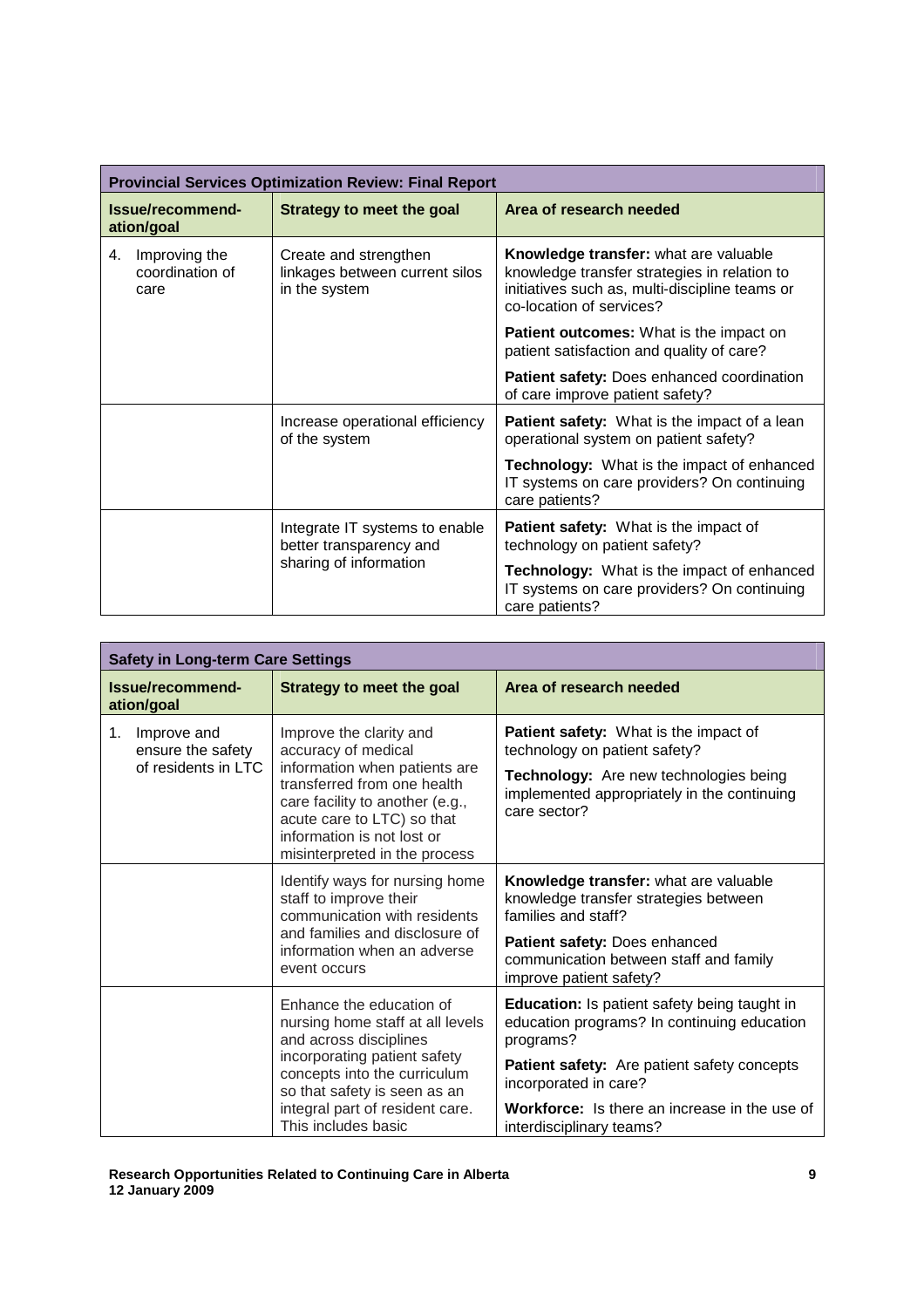| <b>Safety in Long-term Care Settings</b> |                                                                                                                                                                                                                                                         |                                                                                                                   |
|------------------------------------------|---------------------------------------------------------------------------------------------------------------------------------------------------------------------------------------------------------------------------------------------------------|-------------------------------------------------------------------------------------------------------------------|
| Issue/recommend-<br>ation/goal           | <b>Strategy to meet the goal</b>                                                                                                                                                                                                                        | Area of research needed                                                                                           |
|                                          | fundamental information about<br>patient safety concepts (e.g.,<br>culture assessment, root<br>cause analysis) and leadership<br>training for those in a<br>management position                                                                         | What is the impact of interdisciplinary teams?                                                                    |
|                                          | Introduce health information<br>technology such as<br>computerized physician order<br>entry and medication<br>administration, incident<br>reporting and quality<br>improvement systems, and<br>electronic medical record<br>implementation in LTC homes | Knowledge transfer: what are valuable<br>knowledge transfer strategies for evidence-<br>based used of technology? |
|                                          |                                                                                                                                                                                                                                                         | Patient safety: Does the use of technology<br>have an impact on patient safety and quality<br>of care?            |
|                                          |                                                                                                                                                                                                                                                         | Does technology improve critical incident<br>reporting? Decrease the numbers of<br>incidents?                     |
|                                          |                                                                                                                                                                                                                                                         | Technology: What are the appropriate<br>technologies to use in continuing care?                                   |
|                                          |                                                                                                                                                                                                                                                         | What is the impact of health information<br>technology in continuing care?                                        |
|                                          |                                                                                                                                                                                                                                                         | Is the technology compatible with building<br>infrastructure?                                                     |
|                                          |                                                                                                                                                                                                                                                         | <b>Workforce:</b> What is the impact of health<br>information technology on the workforce in<br>continuing care?  |
|                                          |                                                                                                                                                                                                                                                         | Do staff have the skills necessary to<br>appropriately use the technology?                                        |

| <b>Safety in Home Care</b>                                                                                                                                                                                          |                                                                                                                                                                                                                  |                                                                                                                                                                                                                                                                                                                                                                                                                                                                                                                                                                                                                                                                 |  |  |  |  |  |
|---------------------------------------------------------------------------------------------------------------------------------------------------------------------------------------------------------------------|------------------------------------------------------------------------------------------------------------------------------------------------------------------------------------------------------------------|-----------------------------------------------------------------------------------------------------------------------------------------------------------------------------------------------------------------------------------------------------------------------------------------------------------------------------------------------------------------------------------------------------------------------------------------------------------------------------------------------------------------------------------------------------------------------------------------------------------------------------------------------------------------|--|--|--|--|--|
| Issue/recommend-<br>ation/goal                                                                                                                                                                                      | Strategy to meet the goal                                                                                                                                                                                        | Area of research needed                                                                                                                                                                                                                                                                                                                                                                                                                                                                                                                                                                                                                                         |  |  |  |  |  |
| 1. As more emphasis<br>is placed on home-<br>care and the need<br>for home-care<br>increases, a<br>number of areas<br>requiring further<br>research have<br>been identified in<br>relation to safety of<br>patients | As Alberta places more<br>emphasis on home-care as<br>part of the continuing care<br>spectrum, it will be important<br>to address the issues raised<br>by the Canadian Patient<br>Safety Institute.<br>Increased | <b>Caregiver:</b> what the impact is of caregiver<br>burden on the physical, emotional, functional,<br>social safety of clients, families, caregivers,<br>and providers;<br><b>Economic impact:</b> what the costs are, in<br>terms of health and money, to patients,<br>families, caregivers, providers, and society to<br>not attend to prevention and mitigating safety<br>risks for these different populations<br>(especially, the "cost of doing nothing");<br>what the influence is of an increased<br>proportion of home care funding and services<br>directed at post-acute care clients, in lieu of<br>prevention and health promotion for the larger |  |  |  |  |  |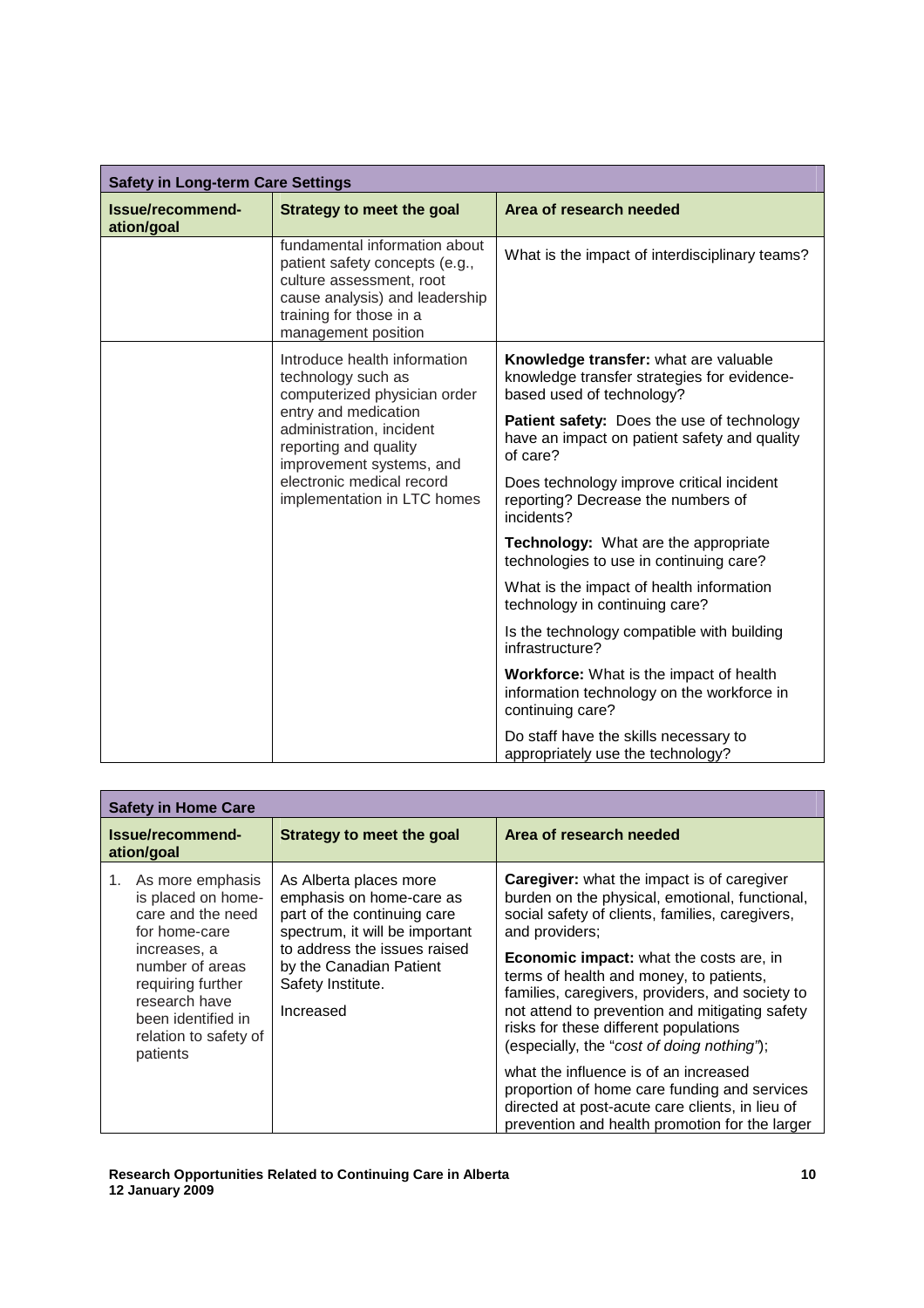| <b>Safety in Home Care</b>     |                           |                                                                                                                                                                                         |  |  |  |  |  |
|--------------------------------|---------------------------|-----------------------------------------------------------------------------------------------------------------------------------------------------------------------------------------|--|--|--|--|--|
| Issue/recommend-<br>ation/goal | Strategy to meet the goal | Area of research needed                                                                                                                                                                 |  |  |  |  |  |
|                                |                           | proportion of clients with chronic co-morbid<br>health conditions;                                                                                                                      |  |  |  |  |  |
|                                |                           | Knowledge transfer: what are valuable<br>knowledge transfer strategies for evidence-<br>based home care practice (i.e. medication<br>reconciliation and wound care)                     |  |  |  |  |  |
|                                |                           | Patient safety: what the major safety<br>concerns are (i.e. physical, emotional,<br>functional, and social) in home care for clients,<br>family, caregivers, and providers;             |  |  |  |  |  |
|                                |                           | how to work proactively to prevent and<br>mitigate safety risks;                                                                                                                        |  |  |  |  |  |
|                                |                           | what the mental health issues are for clients,<br>families, caregivers, and providers and how<br>they impact the safety of all involved;                                                |  |  |  |  |  |
|                                |                           | what are effective strategies to increase safety<br>given the uniqueness and diversity of each<br>home care situation;                                                                  |  |  |  |  |  |
|                                |                           | Technology: how to develop and evaluate a<br>communication infrastructure, in particular the<br>electronic communication, and to facilitate<br>continuity across the continuum of care; |  |  |  |  |  |

| <b>The Safety Competencies</b>                                |                                                                                                                                                                                                                                                                                                       |                                                                                                           |  |  |  |  |  |
|---------------------------------------------------------------|-------------------------------------------------------------------------------------------------------------------------------------------------------------------------------------------------------------------------------------------------------------------------------------------------------|-----------------------------------------------------------------------------------------------------------|--|--|--|--|--|
| Issue/recommendati<br>on/goal                                 | Strategy to meet the goal                                                                                                                                                                                                                                                                             | Area of research needed                                                                                   |  |  |  |  |  |
| Implementation of<br>1.<br>the Patient Safety<br>Competencies | As the patient safety<br>competencies are rolled out,<br>and as the need for continuing<br>care increases in Alberta, it will<br>be important to review how the<br>competencies are being<br>taught, the impact they have<br>on health professionals<br>practice, and the impact on<br>patient safety | <b>Education:</b> Changes in the education of<br>health professionals                                     |  |  |  |  |  |
|                                                               |                                                                                                                                                                                                                                                                                                       | Knowledge transfer: what are valuable<br>knowledge transfer strategies for patient<br>safety competencies |  |  |  |  |  |
|                                                               |                                                                                                                                                                                                                                                                                                       | <b>Patient Outcomes: Baseline data on critical</b><br>incidents;                                          |  |  |  |  |  |
|                                                               |                                                                                                                                                                                                                                                                                                       | Changes in critical incidents in continuing care<br>and the reasons for the changes                       |  |  |  |  |  |
|                                                               |                                                                                                                                                                                                                                                                                                       | Workforce: Changes in practice based on<br>competencies                                                   |  |  |  |  |  |
|                                                               |                                                                                                                                                                                                                                                                                                       | Increase use of interdisciplinary health care<br>teams                                                    |  |  |  |  |  |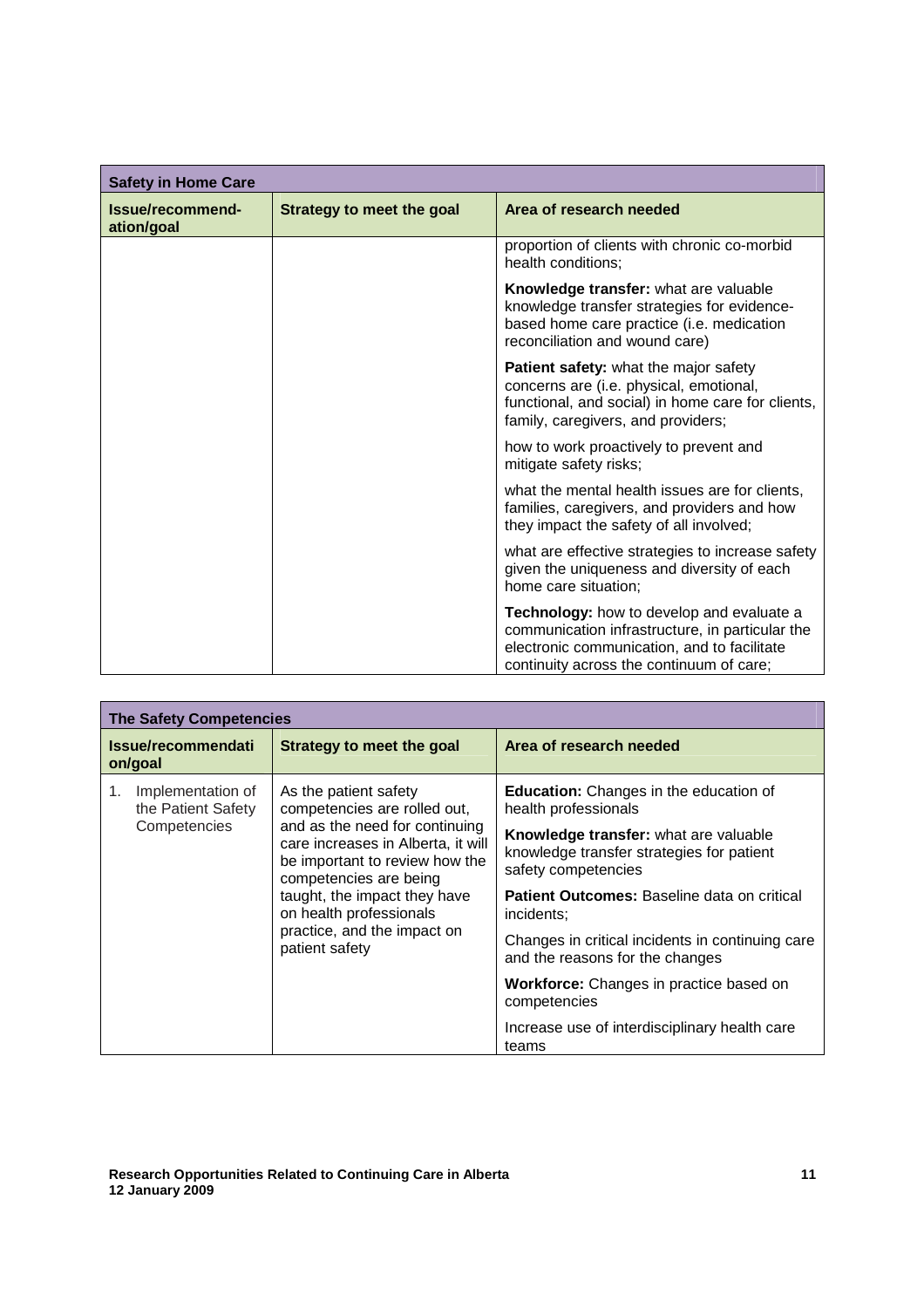### **Conclusions**

The continuing care sector in Alberta is being affected by an aging population and changes within the health system. Traditionally research in continuing care has been an underfunded and under-resourced area. However, continuing care research becomes even more important as the sector prepares for, and implements, the health system changes. The continuing care system is currently in a position to adapt and modify to best meet the needs of Albertans by applying research findings to practice. At the same time, research will become necessary to monitor and report on the efficacy of the impending changes to the health system.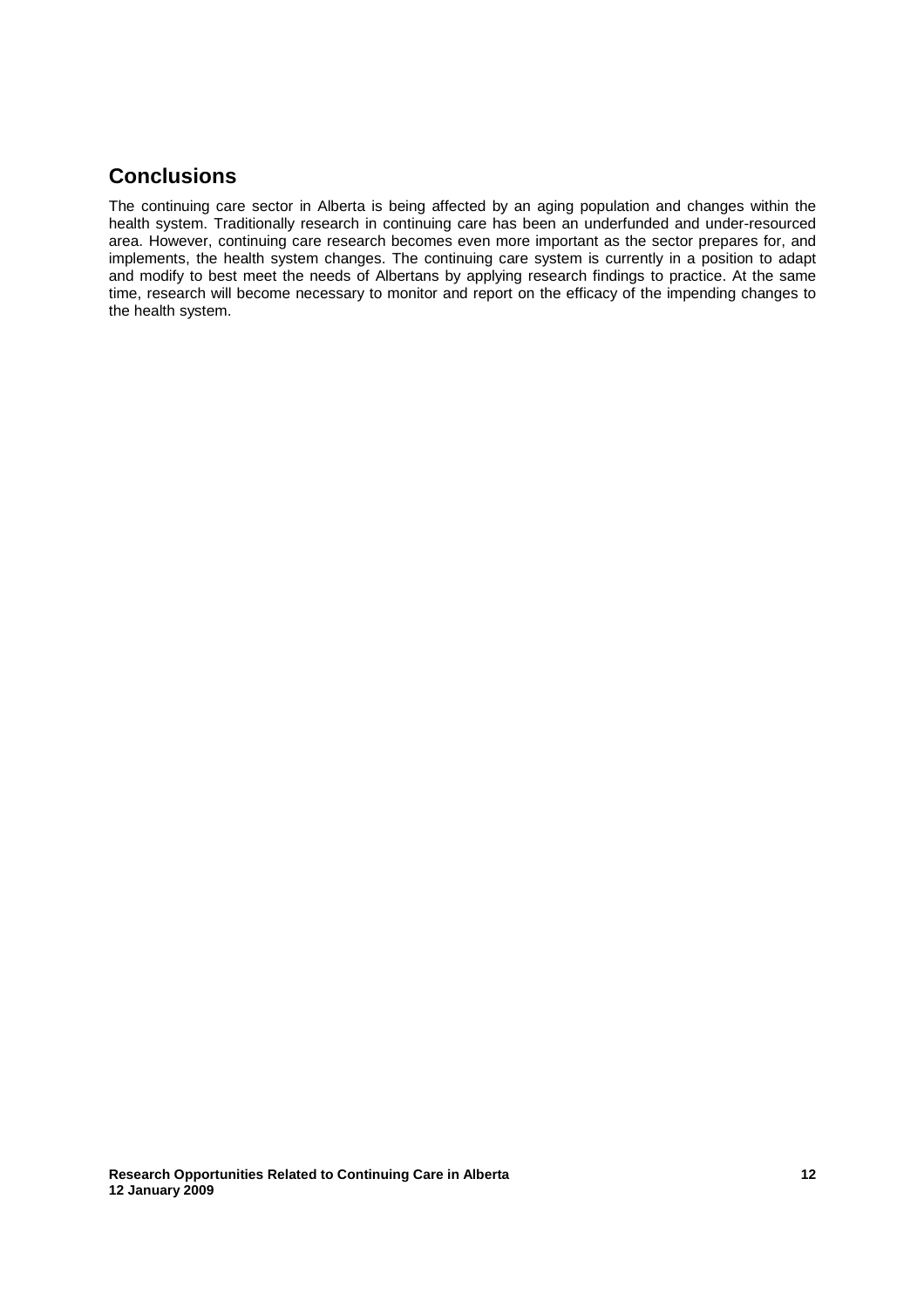## **Appendix 1 – Contextual information**

### **What is continuing care in Alberta?**

"Continuing care health services means publicly-funded health care services and personal care services provided through community and home care programs or in long-term care facilities, where it is anticipated that the client shall require health services for a period exceeding three months."

"Alberta's continuing care system provides Albertans with the health, personal care and accommodation services they need to support their independence and quality of life.

A number of options are available based on a person's needs, as evaluated by a health care professional. The options are available in three streams: home living, supportive living and facility living.

- **Home Living** for people who live in their own house, apartment, condominium or in another independent living option. [Home care is provided based on assessed needs.]
- **Supportive Living** combines accommodation services with other supports and care. It meets the needs of a wide range of people, but not those who have highly complex and serious health care needs.
- **Facility Living** includes long-term care facilities such as nursing homes and auxiliary hospitals. Care is provided for people with complex health needs who are unable to remain at home or in supportive living [and require 24 hour availability of health care professionals].

The continuing care system is a shared responsibility between Alberta Seniors and Community Supports and Alberta Health and Wellness."<sup>6</sup>

 5 Continuing Care Health Service Standards, Edmonton, AB. P. 6 in Alberta Health and Wellness (July 2008).

Website: www.continuingcare.gov.ab.ca. accessed 24 November 2008.

<sup>6</sup> Continuing Care System http://www.continuingcare.alberta.ca/ accessed 24 November 2008. With edits provided by AHS, Community Care Services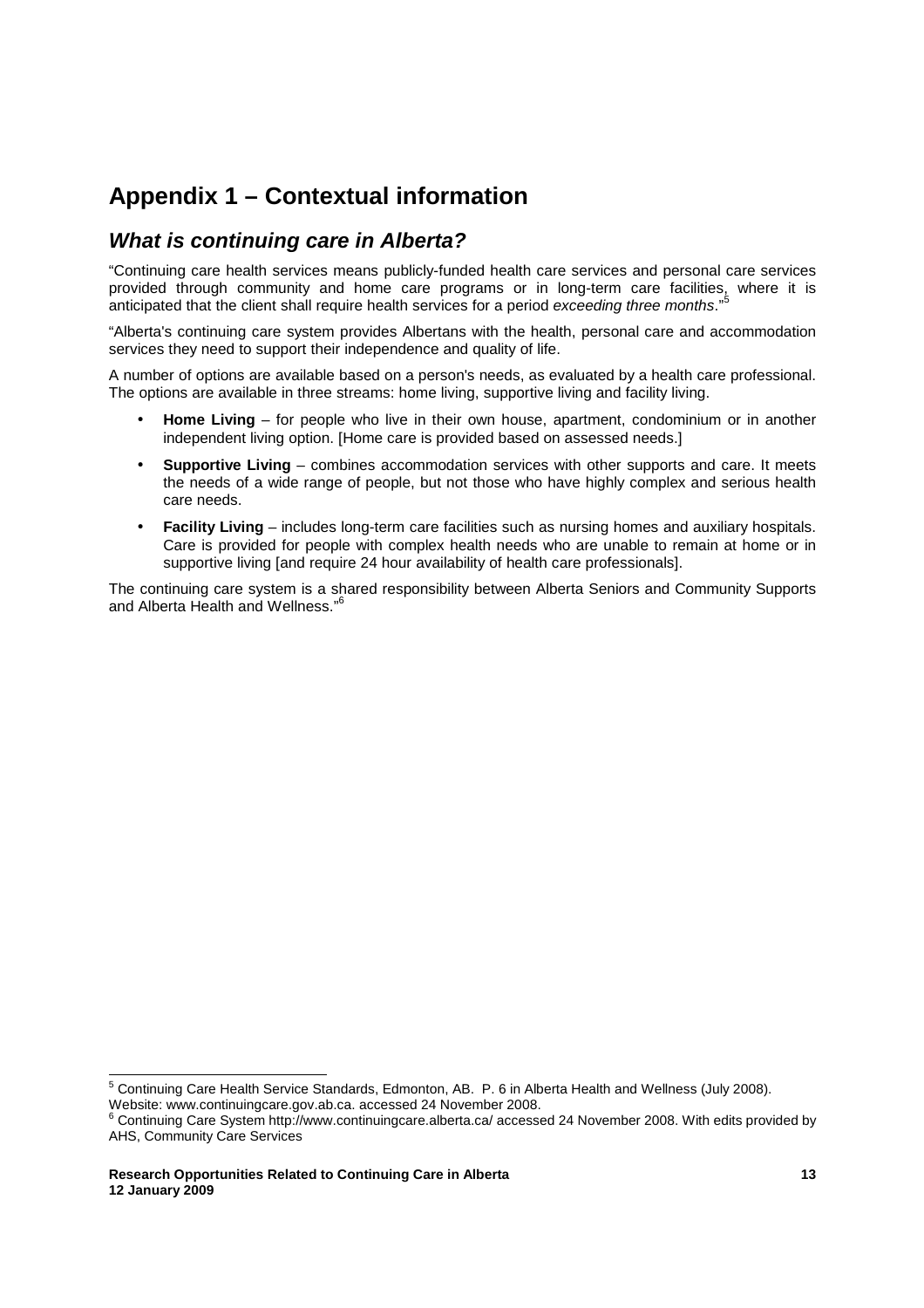### **What is the respective size?**

There are approximately 14,500 long-term care beds in Alberta<sup>7</sup> and 17,500 supportive living spaces. By 2011 an additional 1,225 supportive livings spaces are expected.<sup>8</sup>

Table 1 and Table 2 show the amount spent on the continuing care sector by the health system. The figures are not somewhat overstated as home- and community-based care includes primary care and community health services in addition to supportive living and home care. Therefore, continuing care as a percentage of the total budget would be less than shown here.



Table 1 – Total dollars spent on Continuing Care by Regional Health Authorities 2003/04 to 2007/08<sup>9</sup>

Table 2 – Continuing Care Costs as a percentage of Regional Health Authority Budgets 2003/04 to  $2007/08^{10}$ 

|                       |       | 2003/04 2004/05 2005/06 2006/07 2007/08 |       |       |       |
|-----------------------|-------|-----------------------------------------|-------|-------|-------|
| % of total RHA budget | 17.16 | 17.04                                   | 16.59 | 16.63 | 15.53 |

### **Alberta's Aging Population**

-

Continuing care is not just about seniors. It also includes disabled non-seniors who require health care and personal care services on an on-going basis. Approximately 8% of the continuing care clients are less than 65 years of age.

http://www.health.alberta.ca/documents/Continuing-Care-Strategy-2008.pdf Accessed 18 December 2008<br>9 Alberta Ministry of Health and Wallpees Annual Benert, p150,2004/05: p161,2005/06: p.171,2006/07: p.1

<sup>7</sup> Alberta Continuing Care Association website. http://ab-cca.ca/about-our-members/. Accessed 24 November 2008. <sup>8</sup> Alberta Health and Wellness. Continuing Care Strategy: Aging in the Right Place. December 2008

Alberta Ministry of Health and Wellness Annual Report. p159 2004/05; p161 2005/06; p 171 2006/07; p 182 2007/08<br><sup>10</sup> The dollar figures for home and community based care includes funding for primary care and community health

services in addition to home care and supportive living. Therefore, the true picture of continuing care would not be as high a percentage of the regional budgets as is shown here.